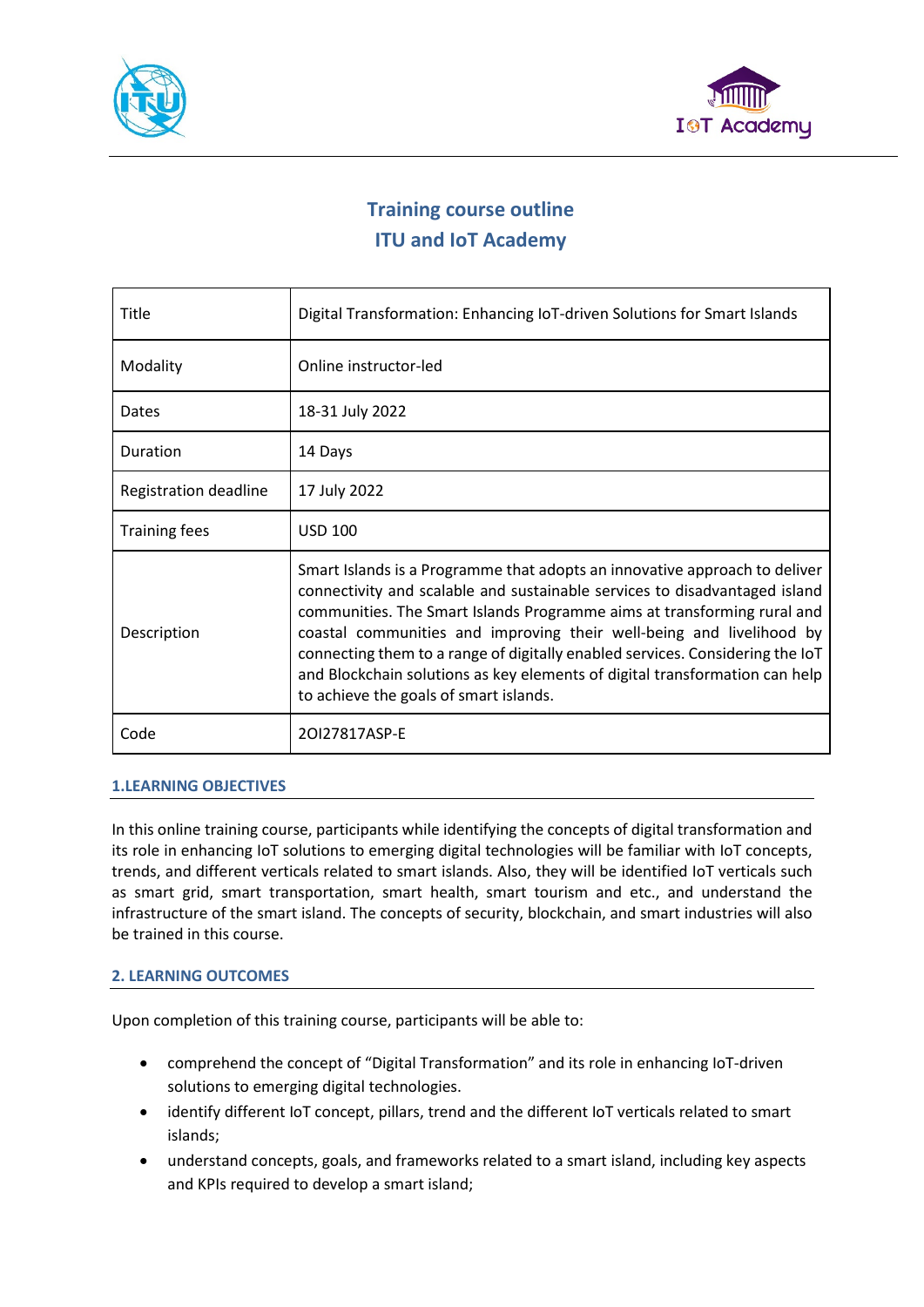- identify different IoT verticals for smart islands;
- identify big data solutions and strategies related to data analytics services for smart islands.
- review the various case studies in smart islands.

## **3. TARGET POPULATION**

Governments, municipalities, organizations, industries, ICT experts, policymakers, regulators, service & solution providers and academia that are involved in the Internet of Things and related technologies to smart islands.

#### **4. ENTRY REQUIREMENTS**

Those interested in the field of digital transformation, and IoT-driven solutions for smart islands can participate in this training course.

#### **5. TUTORS/INSTRUCTORS**

Experts from the IoT Academy and the invited international experts.

#### **6. TRAINING COURSE CONTENTS**

| <b>Course Topics in a view</b> |                                                                                                                          |  |
|--------------------------------|--------------------------------------------------------------------------------------------------------------------------|--|
| The first week                 |                                                                                                                          |  |
| <b>Week 1-1</b>                | Digital transformation concept: emerging digital technologies (IoT, AI, AR and etc.) and their<br>role in transformation |  |
| <b>Week 1-2</b>                | IoT concept, trend and verticals related to smart islands                                                                |  |
| <b>Week 1-3</b>                | Smart islands infrastructure framework and KPIs                                                                          |  |
| Week 1-4                       | Big data solutions and strategies such as open data and data analytics services for smart<br>islands                     |  |
| <b>Week 1-5</b>                | Security considerations for smart islands                                                                                |  |
| <b>Week 1-6</b>                | IIoT and Industrial developments in smart islands                                                                        |  |
| The second week                |                                                                                                                          |  |
| <b>Week 2-1</b>                | Smart Island and its capability for smart agriculture                                                                    |  |
| <b>Week 2-2</b>                | The role of sustainable tourism in enhancing the smart islands                                                           |  |
| <b>Week 2-3</b>                | Developing smart products and achieve sustainable Island through island digital ecosystem                                |  |
| Week 2-4                       | Smart grid, green energy and energy transition in the smart islands                                                      |  |
| <b>Week 2-5</b>                | Applied use cases in the implementing smart islands $-$ use case 1                                                       |  |
| <b>Week 2-6</b>                | Applied use cases in the implementing smart islands - use case 2                                                         |  |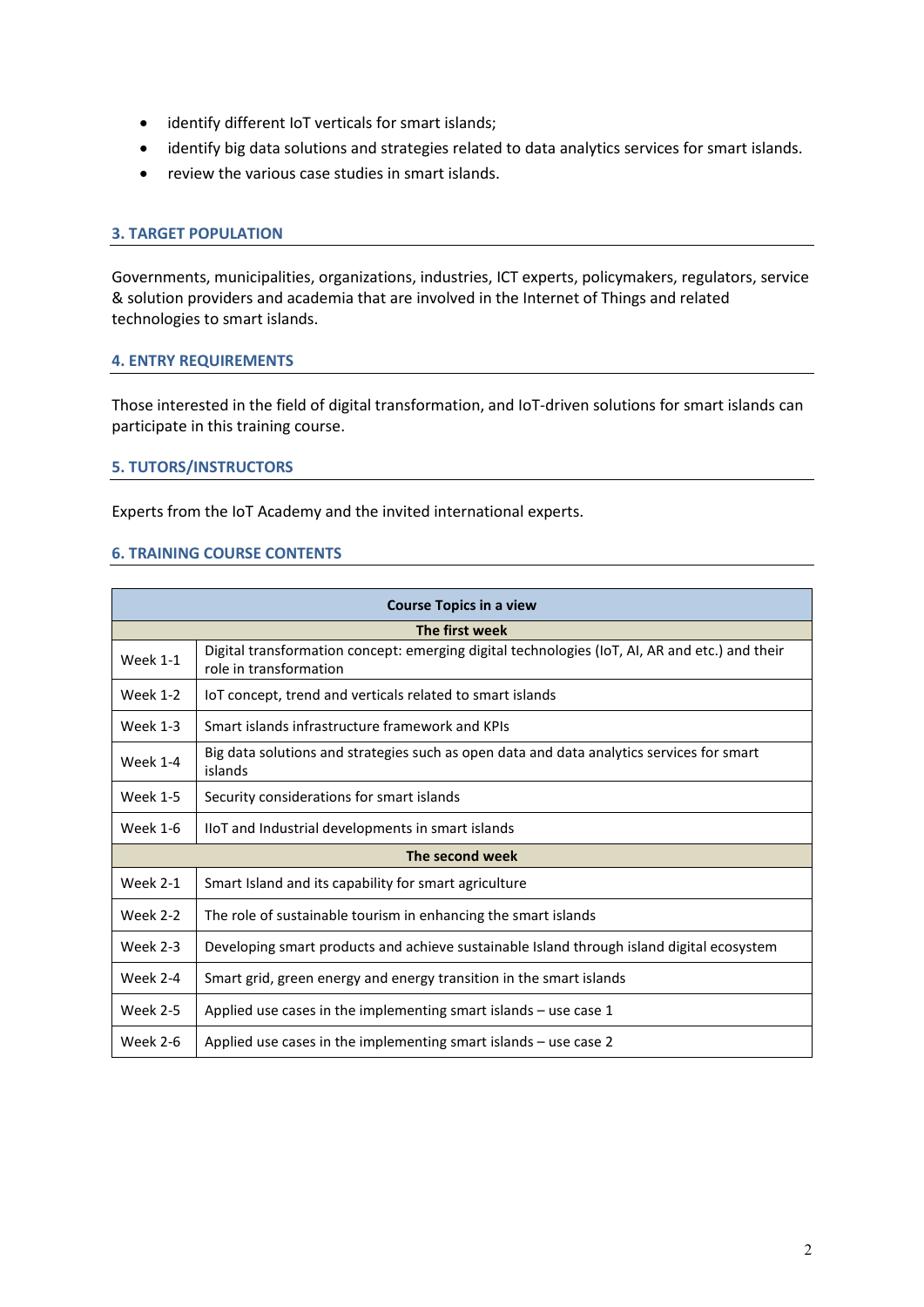## **7. TRAINING COURSE SCHEDULE**

| Week              | <b>Topic</b>                                                                                                                                                                                                                                                                                                                                                                                                                                                                                                                           | <b>Exercises and interactions</b>                                                                                                                                                                                                                                                                                                                                                                                                                                                                                        |
|-------------------|----------------------------------------------------------------------------------------------------------------------------------------------------------------------------------------------------------------------------------------------------------------------------------------------------------------------------------------------------------------------------------------------------------------------------------------------------------------------------------------------------------------------------------------|--------------------------------------------------------------------------------------------------------------------------------------------------------------------------------------------------------------------------------------------------------------------------------------------------------------------------------------------------------------------------------------------------------------------------------------------------------------------------------------------------------------------------|
| Week <sub>1</sub> | - Week 1-1 Digital transformation concept:<br>emerging digital technologies (IoT, AI, AR and<br>etc.) and their role in transformation<br>- Week 1-2 IoT concept, trend and verticals<br>related to smart islands<br>- Week 1-3 Smart islands infrastructure<br>framework and KPIs<br>- Week 1-4 Big data solutions and strategies such<br>as open data and data analytics services for<br>smart islands<br>- Week 1-5 Security considerations for smart<br>islands<br>- Week 1-6 IIoT and Industrial developments in<br>smart islands | This week, each participant has to:<br>- Read of the PDF slides uploaded in the course<br>page for week 1<br>- Post their questions or ideas to the discussion<br>forum<br>- Attend a live zoom session scheduled for<br>Saturday on 14 May 2022 - 14:00hrs-15:00hrs<br>$(GMT+4.30)$<br>- Complete a self-test quiz 1<br>Note: Participants should pay attention to the<br>course announcements they receive in their<br>panel and email.                                                                                |
| Week <sub>2</sub> | - Week 2-1 Smart Island and its capability for<br>smart agriculture<br>- Week 2-2 The role of sustainable tourism in<br>enhancing the smart islands<br>- Week 2-3 Developing smart products and<br>achieve sustainable Island through island digital<br>ecosystem<br>- Week 2-4 Smart grid, green energy and energy<br>transition in the smart islands<br>- Week 2-5 Applied use cases in the<br>implementing smart islands - use case 1<br>- Week 2-6 Applied use cases in the<br>implementing smart islands - use case 2             | This week, each participant has to:<br>- Read of the PDF slides uploaded in the course<br>page for week 2<br>- Post their questions or ideas to the discussion<br>forum<br>- Attend a live zoom session scheduled for<br>Saturday on 21 May 2022 - 14:00hrs-15:00hrs<br>$(GMT+4.30)$<br>- Upload an assignment in the course panel<br>that considered by the tutors<br>- Complete a self-test quiz 2<br>Note: Participants should pay attention to the<br>course announcements they receive in their<br>panel and email. |

# **8. METHODOLOGY (Didactic approach)**

**Course Materials:** The relevant course material will be made available on the website.

**Online Discussion Forums:** Participants are expected to participate actively in discussion forums on selected topics throughout the week.

**Chat Sessions:** Online chat sessions with the tutors will take place Saturday on 14 May 2022 and Saturday on 21 May 2022 from 14:00– 15:00 Hrs. Iran Time (GMT+4.30). All participants are expected to join the chat sessions as they will be graded.

**Quizzes:** Two mandatory online quiz will be held at the end of each week.

**Assignment:** There will be a mandatory assignment for the course.